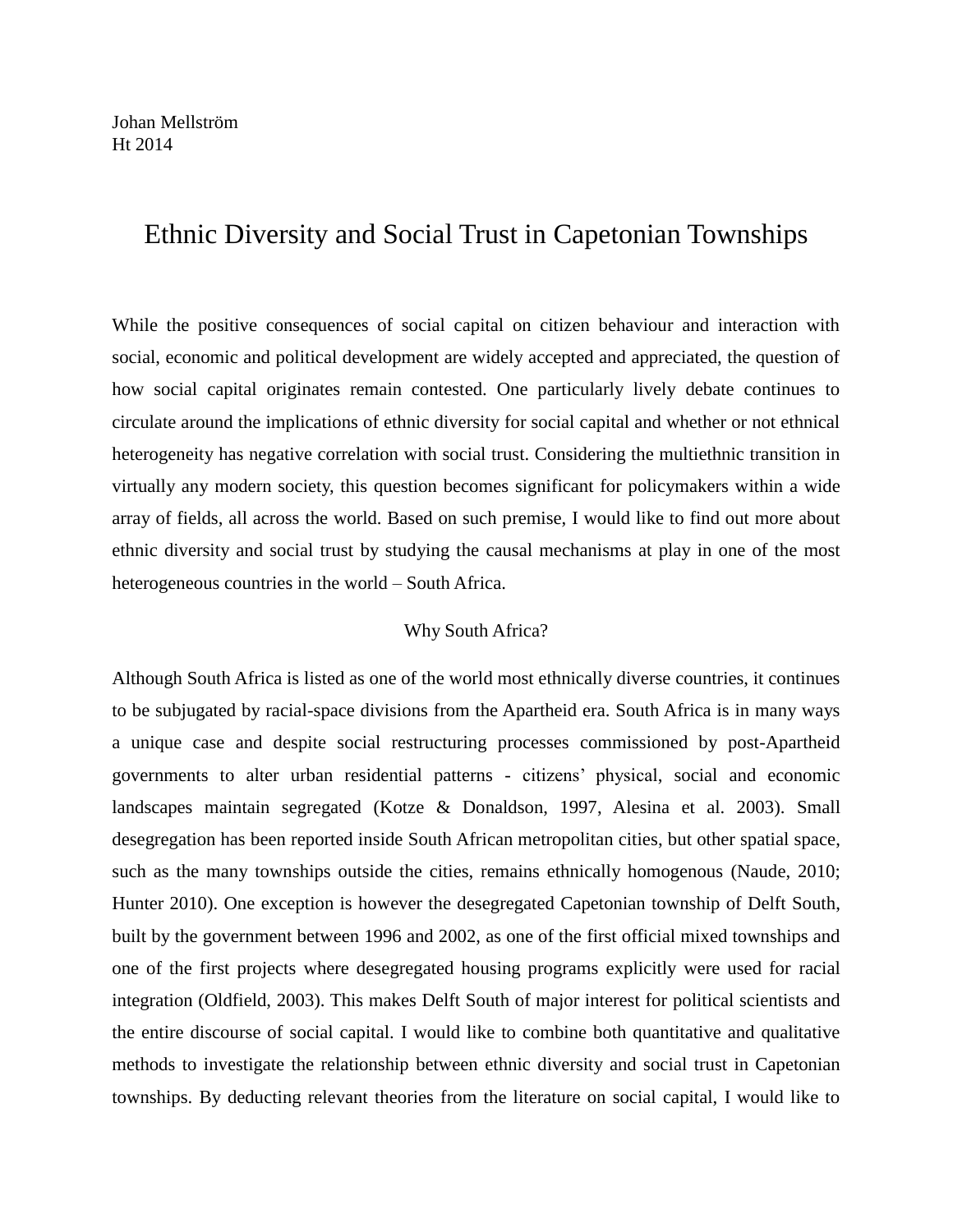create main hypotheses, and then conduct a regression analysis to test the correlation between the variables ethnic diversity and social trust. In order to trace the mechanisms at play however, I would have to combine my findings with a field study on micro-level in Delft South. I want to answer the following questions: What is the relationship between ethnic diversity and social trust in Capetonian Townships? How can causal mechanisms be explained in the desegregated township of Delft South?

#### Theories and Hypotheses

There has been much recent attention within the social capital literature on the effect of ethnic diversity on social trust. This research has however been far from coherent. As academic scholars have concluded on divergent implications of ethnical diversity on social capital, two main bodies of literature with diametrically opposed perspectives have emerged - the '*contact hypothesis*' and the '*conflict theory'*. While the former argues that ethnic diversity seem to have positive effects as it reduces ethnocentric attitudes and fosters inter-ethnic trust, the latter proclaims that ethnic diversity only fosters intra-ethnic trust and increases inter-ethnic distrust. However, on top of these two theories, Putnam (2007) has claimed support for a third option based on his findings in the United States. The '*constrict theory'* suggests that people residing in more ethnically diverse neighbourhoods not only decrease inter-ethnic trust, but also intra-ethnic trust. According to Putnam, there seems to exist a strong linear effect of ethnic diversity on social trust when controlling for other variables. His conclusion is that ethnic diversity inhibits social trust in the short to medium run, and that people residing in more ethnically diverse neighbourhoods trust everyone less, than people residing in more ethnically homogenous neighbourhoods.

Despite the prima facie plausibility of Putnam's findings, scholars have questioned the generability of the study (Sturgis et al. 2010). Others, such as Dawkins (2010) have pinpointed the methodological shortcomings as the study is not based on actual local neighbourhoods, but on statistical correlation that for the most part represents metropolitan areas. This would mean that Putnam is incapable to distinguish between community-level ethnic diversity at a larger scale and neighbourhood-level residential segregation. At a minimum, this would imply measurement errors in Putnam's operationalization of ethnic diversity. Dawkins illustrates this by the fact that many different ethnic groups are represented in a large ethnically diverse metropolitan area but neighbourhoods are nevertheless composed largely of residents from a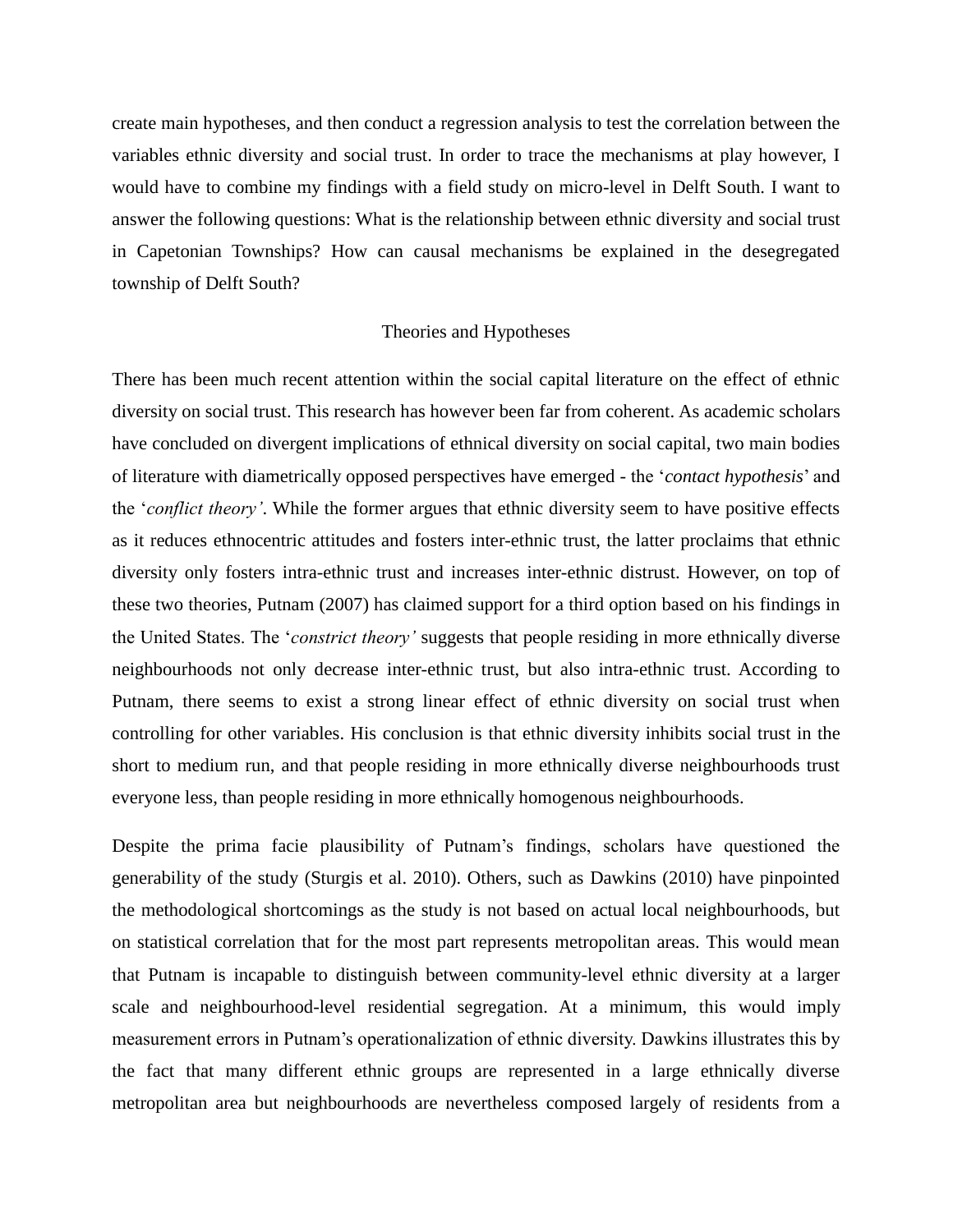single ethnic group. In order to measure the actual impacts of ethnic diversity on social trust, one has to control for local residential segregation and capture more specific local neighbourhood units on micro-level. This thesis aims at testing the 'contact hypothesis', 'the conflict theory' and 'the constrict theory' in the South African context when controlling for residential segregation. As yet, this has not been done before.

## Material and Methodology

There is limited research about social trust on micro-level in South Africa and on ethnic diversity in Delft South. Most data has been reported either on provincial level by Afrobarometer and South African Social Attitudes Survey (SASAS), or on national level by World Value Survey. In order to make field research in Delft South relevant, I have to be able to compare results with other neighbourhoods varying values in the independent variable ethnic diversity. This could be achieved by using the Cape Area Panel Study (2005) that surveyed approximately 1200 households in Cape Town on a range of aspects, including Putnam's parameters for the dependent variable social trust (trust in: people in neighbourhood, other racial groups, respondent's own race etc.). The majority of the households are situated in township neighbourhoods (Delft South has three respondents) and as the survey is geo-coded, it is possible to capture both respondents' social trust and the specific neighbourhoods' ethnic diversity. The latter would be calculated by using the Herfindahl index (also used by Putnam) calculated across the four basic ethnic categories used in South Africa. This would allow me to run a regression analysis and test the overarching hypothesis about ethnic diversity and social trust in Capetonian townships. However, in order to track down and analyse causal mechanisms, I would need to combine methods and conduct a field study in Delft South. This could be done either by in-depth interviews or detailed surveys that would be designed from the results of the hypothesis testing regression analysis:

- If the regression analysis indicates support for the *'contact theory'*, I would have to ask respondents whether it is more contact with people of other ethnic backgrounds that makes them foster inter-ethnic trust.
- If the *'conflict theory'* gets support, then I would have to ask if it is the physical proximity with people of different ethnic background that makes them trust the in-group more and the out-group less.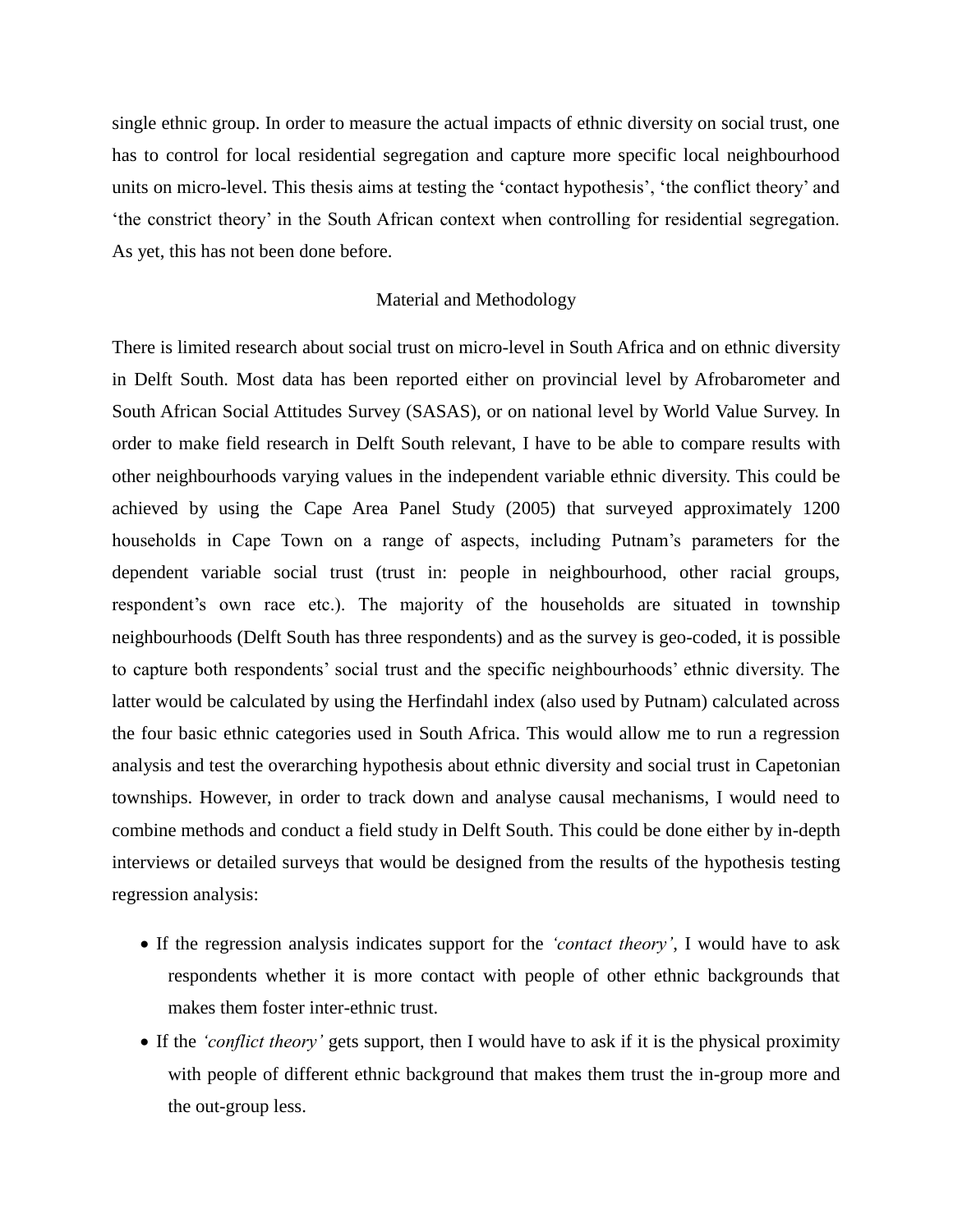- If Putnam's *'constrict theory'* seems correct, then I would have to ask if it is the ethnic diverse setting that makes people distrust everyone less, regardless their ethnicity.
- If *none* of the hypotheses receive any support, I would still have reason to investigate the relationship - the outcome would be hypothesis generating.

## Previous Experience and Details about the Stay

I would classify my general knowledge about South Africa as high. Foremost, I have profound knowledge about the political and social situation in the Cape Area due to an internship in the region during the Fall Semester 2012. I spend over four months at an NGO in the township of Langa, situated approximately 25 kilometres from Delft South, and managed to build up a good contextual understanding and a decent network. As a result, I have already been able to establish contact with Sisa Makaula, who is the project manager of Rainbow Arts Organisation (RAO) – an NGO working in Delft South that has promised me help access the neighbourhood, and with other potential requirements (translators, transportation and general assistance). Getting access to the residents in Delft is probably the most critical part of this study. If this would not work, an optional design would be to conduct a smaller amount of so called 'elite interviews' with a smaller amount of residents, such as local politicians, business owners or project managers. Another optional approach would be to try to access the schools in the community.

I am currently awaiting answers from some of the few scholars that previously have conducted research in Delft South. I have also been in close contact with Jonas Sjölander, a PhD Historian at Linnaeus University with many years of experience from fieldwork in similar surroundings. Jonas is currently working with a research project in Cape Town and has generously offered to read and comment my work during my stay.

While data would be collected on site in Delft South, I would most likely be accommodated somewhere closer to Cape Town CBD. The proposed dates for the field study would be ends of October to ends of December 2014, provided that the compulsory MFS-course in Härnösand would be available between  $13<sup>th</sup>$  and  $15<sup>th</sup>$  of October. At present,  $15/30$  seats are available and deadline for registration is the  $30<sup>th</sup>$  of September.